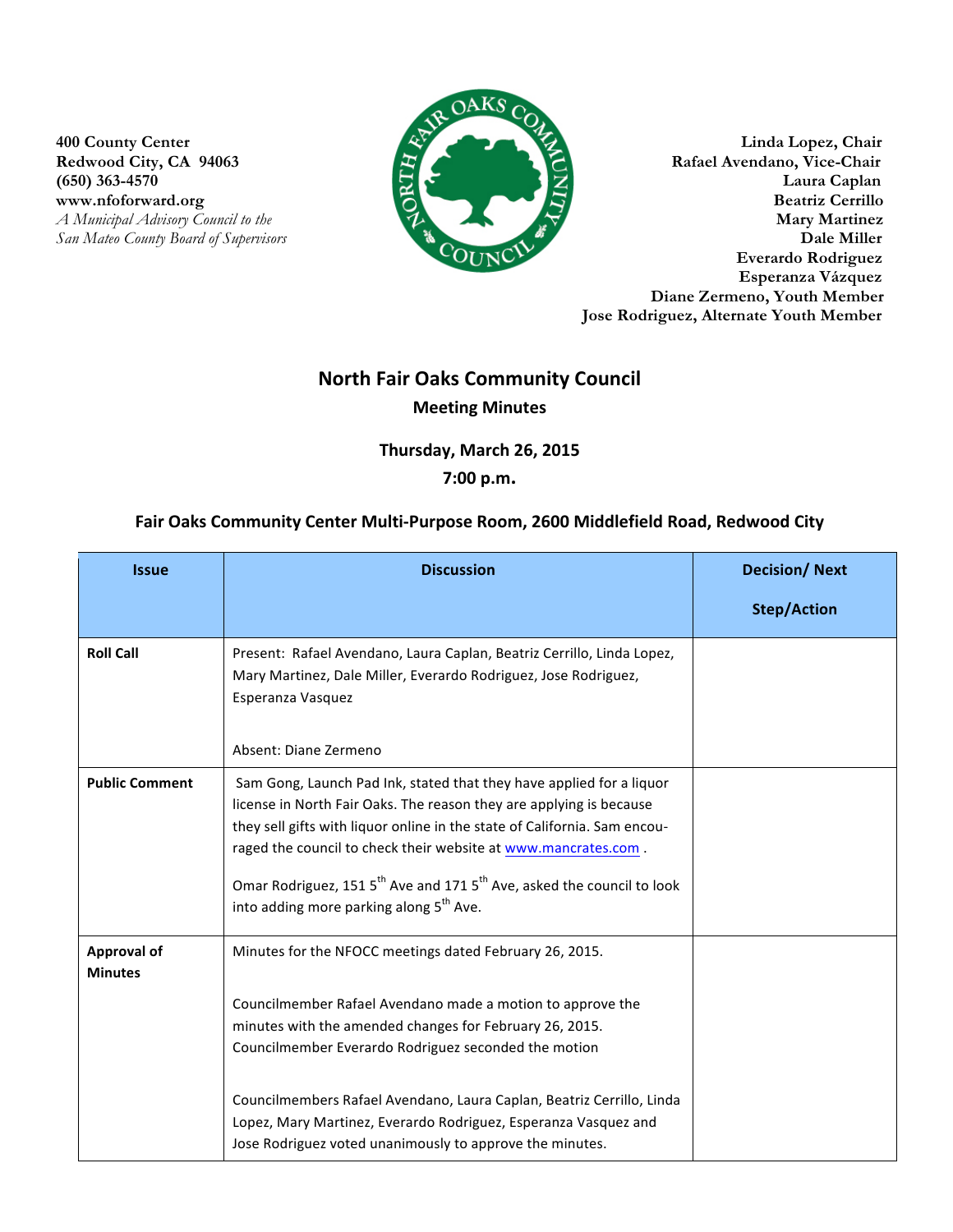| <b>Issue</b>                                                                                                                                                 | <b>Discussion</b>                                                                                                                                                                                                                                                                                                                                                                                                                                                                                                                                                                                                                                                                                                                                                                                                                                                                                                                                                                                                                                                                                                                                                                                                                                                                                                                                                                                                                                                                                                                                                                                                                                                                                                                                                                                                                                                                                                                                                                  | <b>Decision/Next</b> |
|--------------------------------------------------------------------------------------------------------------------------------------------------------------|------------------------------------------------------------------------------------------------------------------------------------------------------------------------------------------------------------------------------------------------------------------------------------------------------------------------------------------------------------------------------------------------------------------------------------------------------------------------------------------------------------------------------------------------------------------------------------------------------------------------------------------------------------------------------------------------------------------------------------------------------------------------------------------------------------------------------------------------------------------------------------------------------------------------------------------------------------------------------------------------------------------------------------------------------------------------------------------------------------------------------------------------------------------------------------------------------------------------------------------------------------------------------------------------------------------------------------------------------------------------------------------------------------------------------------------------------------------------------------------------------------------------------------------------------------------------------------------------------------------------------------------------------------------------------------------------------------------------------------------------------------------------------------------------------------------------------------------------------------------------------------------------------------------------------------------------------------------------------------|----------------------|
|                                                                                                                                                              |                                                                                                                                                                                                                                                                                                                                                                                                                                                                                                                                                                                                                                                                                                                                                                                                                                                                                                                                                                                                                                                                                                                                                                                                                                                                                                                                                                                                                                                                                                                                                                                                                                                                                                                                                                                                                                                                                                                                                                                    | <b>Step/Action</b>   |
|                                                                                                                                                              | Councilmember Dale Miller abstained.                                                                                                                                                                                                                                                                                                                                                                                                                                                                                                                                                                                                                                                                                                                                                                                                                                                                                                                                                                                                                                                                                                                                                                                                                                                                                                                                                                                                                                                                                                                                                                                                                                                                                                                                                                                                                                                                                                                                               |                      |
| <b>Report regarding</b><br><b>Selby Park</b><br>Neighborhood<br>proposed solutions<br>to problems and<br>concerns related to<br>the Waverly Place<br>Project | Joe Lo Coco, Public Works, stated that the Selby Park neighborhood<br>provided a list of recommendations to Public Works regarding entry<br>signs, traffic and parking issues. Department of Public Works has<br>evaluated the neighborhood's request and presented the findings to<br>the audience tonight.<br>Joe summarized the requests including:<br>Street light repair - it has been repaired<br>٠<br>No parking zones along the east side of Waverly Ave. The<br>٠<br>Health Center has applied for restrictions.<br>Entry gates/neighborhood street signs on Waverly Ave and<br>$\bullet$<br>Columbia Ave. The Public Works department determined that<br>there is insufficient road width for current uses and block the<br>gutters.<br>Councilmember Everardo Rodriguez asked if the miscellaneous no<br>through traffic signs was the result of the neighborhood concerned<br>with cut through traffic.<br>Joe Lo Coco explained that a speed analysis was conducted to<br>determine if there was a significant traffic impact on Waverly and<br>Columbia Avenues. The study found no significant impact the number<br>because these particular streets don't have a lot of traffic.<br>Chair Linda Lopez ask why entry gates could not be placed on Waverly<br>Ave and Columbia Ave and asked if bulb-outs could be considered<br>instead.<br>Joe Lo Coco explained that bulb-outs are used to accommodate<br>pedestrians at intersections to shorten the crossings. In response to<br>the request for entry gates or planters, Joe explained that if planters<br>are used it will leave a 17 foot road width. This is a substandard width<br>for roads that cannot support two lanes. He said that East Selby Lane<br>has a wider traffic lane width and that's why it was possible to place<br>planters on that street.<br>Chair Linda Lopez asked if the County could facilitate a discussion<br>between the neighborhood and the businesses about parking instead |                      |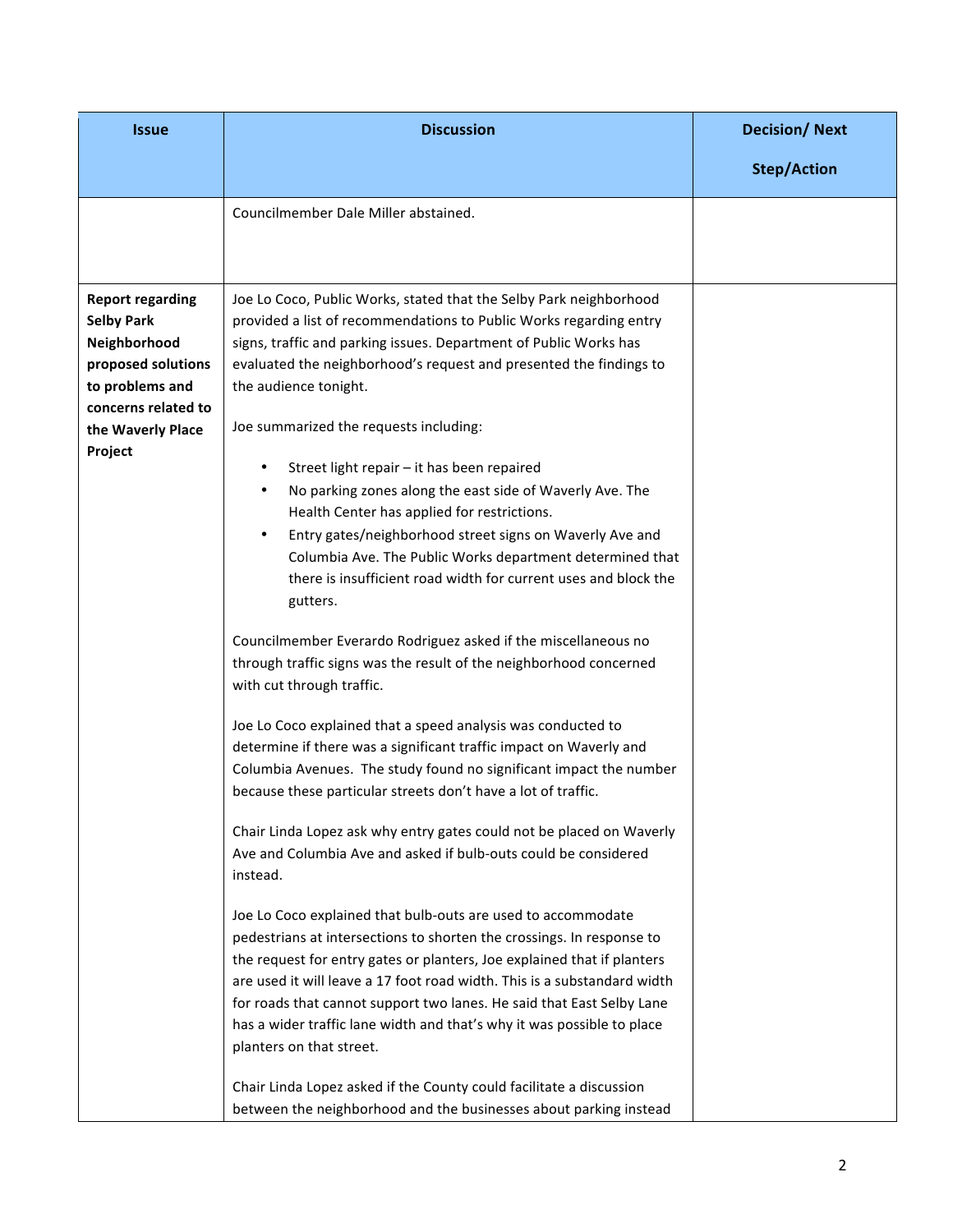| <b>Issue</b>                                              | <b>Discussion</b>                                                                                                                                                                                                                                                                                                                                                                          | <b>Decision/Next</b> |
|-----------------------------------------------------------|--------------------------------------------------------------------------------------------------------------------------------------------------------------------------------------------------------------------------------------------------------------------------------------------------------------------------------------------------------------------------------------------|----------------------|
|                                                           |                                                                                                                                                                                                                                                                                                                                                                                            | <b>Step/Action</b>   |
|                                                           | of the neighborhood facilitating the discussion.                                                                                                                                                                                                                                                                                                                                           |                      |
|                                                           | Joe stated that the Department of Public Works will be willing to<br>facilitate the dialogue but suggested that a conversation between the<br>businesses and Samaritan House regarding the potential shared use of<br>the adjacent parking lot. Joe LoCoco noted that the county would be<br>more than happy to assist with the dialogue if that is the request of the<br>Council.         |                      |
|                                                           | Councilmember Laura Caplan stated that for the Avenues instead of<br>planters there was a fence that wouldn't block the gutters. Joe<br>mentioned that there are those fences in different parts of North Fair<br>Oaks, but it depends on the speed analysis and if goes over the limit of<br>the number of cars going through the neighborhood at a certain<br>number.                    |                      |
|                                                           | <b>Public Comment:</b>                                                                                                                                                                                                                                                                                                                                                                     |                      |
|                                                           | Omar Rodriguez, an owner of a property in North Fair Oaks, asked if is<br>true that parking is allowed along the bridge and on 5 <sup>th</sup> Ave where<br>there seems to be a pop out. Joe Lo Coco said that people are allowed<br>to park along the bridge. But the pop out goes was intended to<br>support traffic merging onto 5 <sup>th</sup> Ave from the bridge.                   |                      |
|                                                           | Nancy Zaro, Selby Park neighborhood resident, asked if the wooden<br>planters in Menlo Park were allowed because the width of the road is<br>about 17 feet and if it's allowed. She also asked if the property owners<br>in North Fair Oaks along 5 <sup>th</sup> Ave would encourage their employees<br>and/or tenants to park inside their property instead of along 5 <sup>th</sup> Ave |                      |
|                                                           | Kent Manske, a Selby Park neighborhood resident, stated that there is<br>still a design solution for a small bulb-out along Columbia and Waverly<br>Place. He encouraged the North Fair Oaks Council not to dismiss the<br>bulb-out signs.                                                                                                                                                 |                      |
| <b>Approval of council</b><br>training plan and<br>topics | Chair Linda Lopez mentioned that the Council has dedicated some<br>upcoming study sessions to professional development; three sessions<br>will focus on team building, Brown Act familiarization, and the roles<br>and responsibilities of board or commission service.                                                                                                                    |                      |
|                                                           | Councilmember Everardo Rodriguez asked if the Council has made a<br>decision on the topic for the first training. Chair Lopez said that it<br>would be on team building and roles and responsibilities.                                                                                                                                                                                    |                      |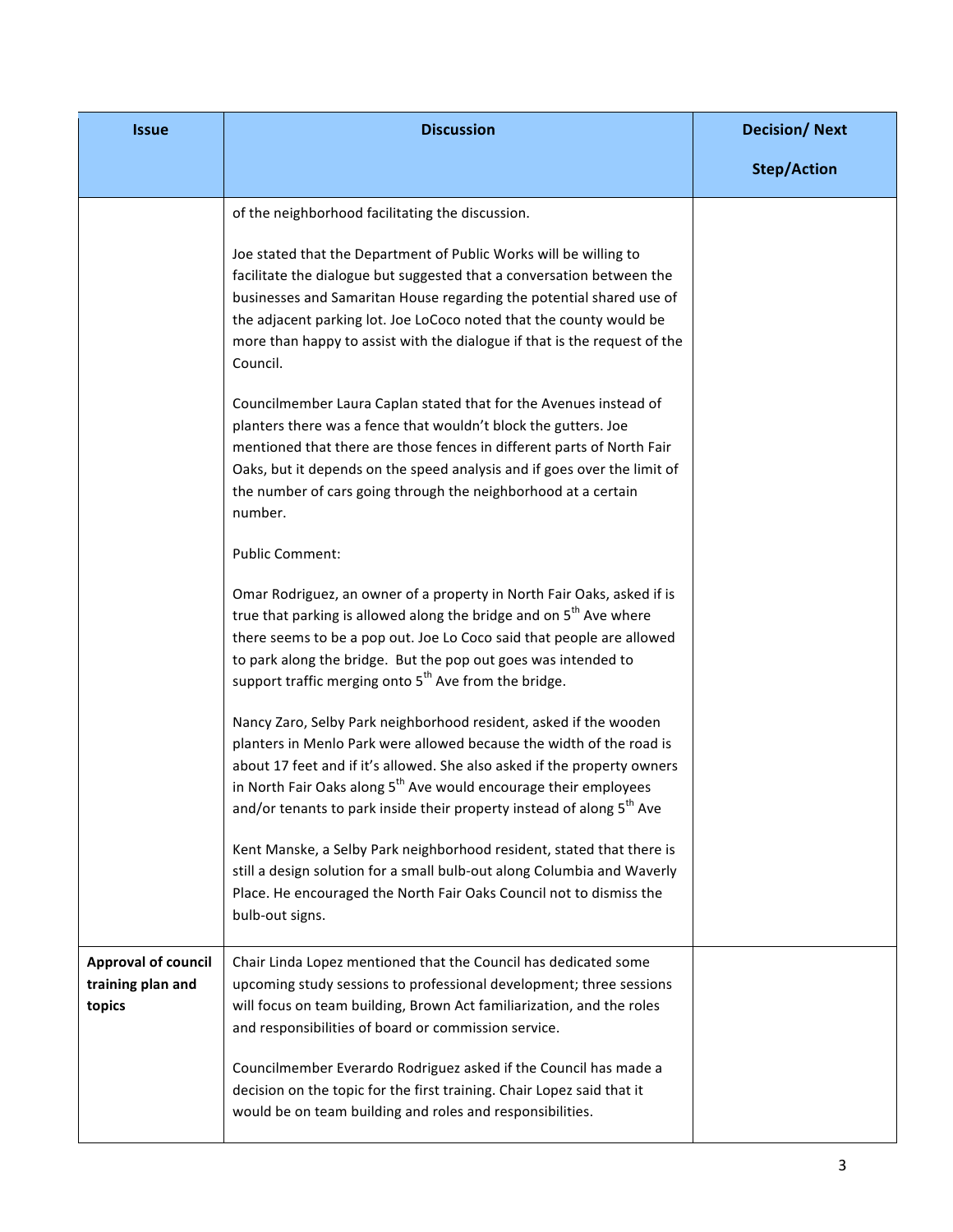| <b>Issue</b>                                 | <b>Discussion</b>                                                                                                                                                                                                                                                                                                                                                                                                                                                                                                                                        | <b>Decision/Next</b> |
|----------------------------------------------|----------------------------------------------------------------------------------------------------------------------------------------------------------------------------------------------------------------------------------------------------------------------------------------------------------------------------------------------------------------------------------------------------------------------------------------------------------------------------------------------------------------------------------------------------------|----------------------|
|                                              |                                                                                                                                                                                                                                                                                                                                                                                                                                                                                                                                                          | <b>Step/Action</b>   |
| <b>Supervisor's Report</b>                   | Irving Torres, Legislative Aide for the Office of Supervisor Warren<br>Slocum, reported the following:                                                                                                                                                                                                                                                                                                                                                                                                                                                   |                      |
|                                              | Supervisor Slocum held the 2 <sup>nd</sup> Annual North Fair Oaks<br>Community Leaders Breakfast to acknowledge the amazing<br>work underway and to recognize the leaders in the business,<br>nonprofit communities and in County Government who are<br>making progress in North Fair Oaks.                                                                                                                                                                                                                                                              |                      |
|                                              | The Board of Supervisors will be hosting an Affordable<br>Housing Study Session on Tuesday March 17 <sup>th</sup> at 1:30 pm in<br>the Board Chambers.                                                                                                                                                                                                                                                                                                                                                                                                   |                      |
|                                              | On Tuesday, March 17 <sup>th</sup> , Supervisor Slocum will be hosting an<br>AB60 Workshop for the undocumented population in San<br>Mateo County to learn how to obtain a legal driver's license.<br>The California DMV, the Mexican Consultate, the CHP, and the<br>Sheriff will participate in the forum. It will start at 7 pm at the<br>Fair Oaks Community Center and be conducted in Spanish.                                                                                                                                                     |                      |
|                                              | The Fair Oaks Health Center will be celebrating their one-year<br>anniversary by hosting a community health fair on Saturday<br>March 21 <sup>st</sup> from 9am-Noon. Supervisor Slocum would like to<br>invite the Council and the community to join in the Health<br>Center's celebration.                                                                                                                                                                                                                                                             |                      |
| Office of<br><b>Sustainability</b><br>report | Gordon Tong, Sustainability Coordinator, provided the following<br>summary:<br>See-Click-Fix. San Mateo County has purchased the See-Click-<br>Fix application and customized it for San Mateo County. It will<br>be called "Report It! SMC." This app for a smart phone will<br>provide an easy-to-use technology solution that allows the<br>community to report illegal dumping by taking a photo and                                                                                                                                                 |                      |
|                                              | submitting electronically to the County departments who<br>respond to these complaints. It is currently being tested by<br>County staff. The date for the soft launch will be the first week<br>of April with an official launch to the community at the Clean-<br>up Day on May 30th. It will also be shared with the Council at<br>their May meeting. Mr. Tong asked the Council and those in<br>attendance to bring their smartphones to the May meeting.<br>They will lead a demonstration and teach everyone how to<br>download the app and use it. |                      |
|                                              | Community Choice Aggregation (CCA). The Office of<br>Sustainability is working on an effort to bring CCA to the                                                                                                                                                                                                                                                                                                                                                                                                                                          |                      |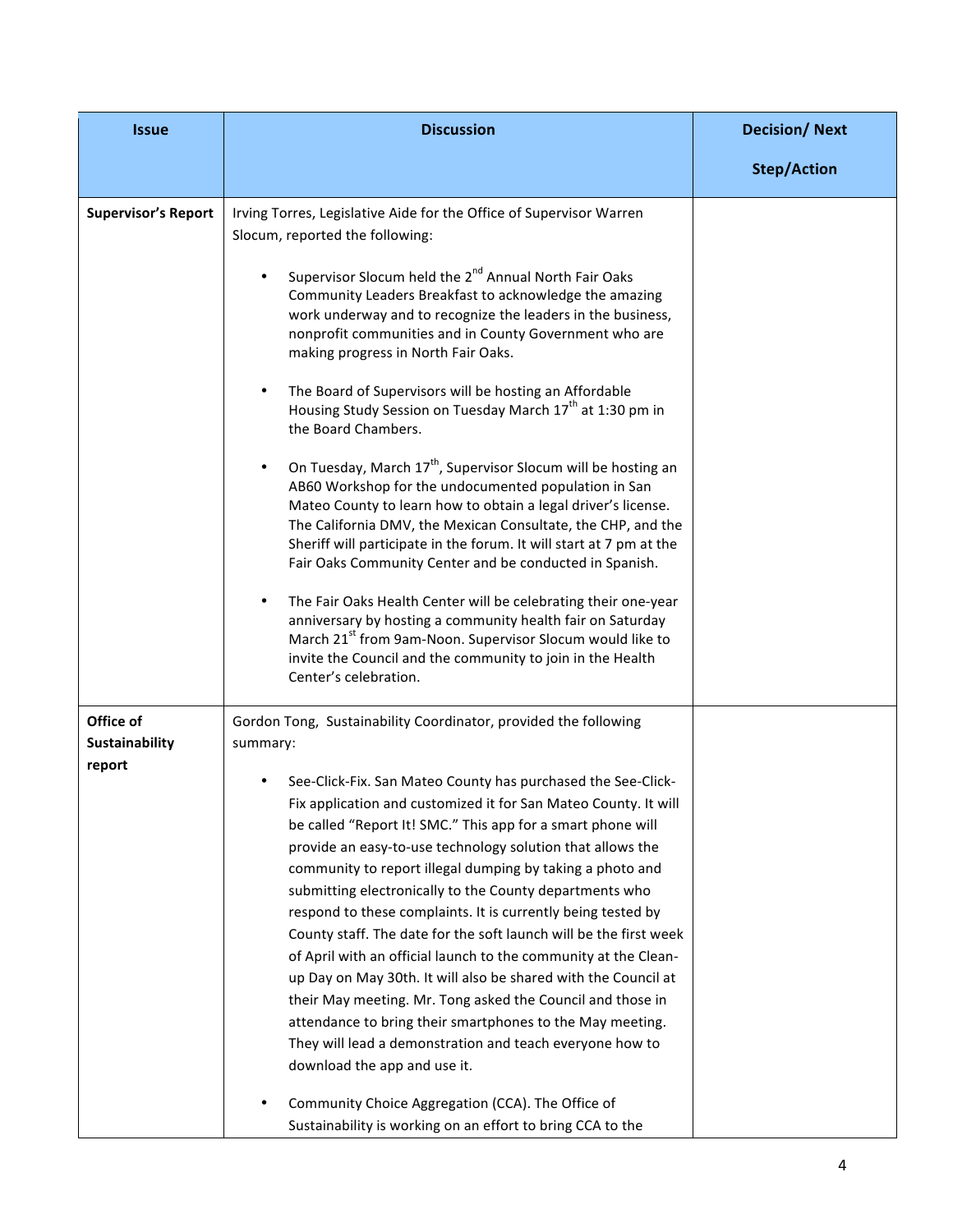| <b>Issue</b> | <b>Discussion</b>                                                                                                                                                                                                                                                                                                                                                                                                                                                                                                                                                                                                                                                                     | <b>Decision/Next</b> |
|--------------|---------------------------------------------------------------------------------------------------------------------------------------------------------------------------------------------------------------------------------------------------------------------------------------------------------------------------------------------------------------------------------------------------------------------------------------------------------------------------------------------------------------------------------------------------------------------------------------------------------------------------------------------------------------------------------------|----------------------|
|              |                                                                                                                                                                                                                                                                                                                                                                                                                                                                                                                                                                                                                                                                                       | <b>Step/Action</b>   |
|              | entire County to give residents/businesses another choice of<br>an energy power broker with more renewable power options.<br>The Office of Sustainability will make a detailed presentation<br>for the Council on this topic, if requested.                                                                                                                                                                                                                                                                                                                                                                                                                                           |                      |
|              | Adopt-A-Block program. This Adopt-A-Block program is being<br>considered for North Fair Oaks as part of the storm water<br>management program. The concept will be included in the<br>business sustainability plan and could be used in residential<br>neighborhoods. Staff is interested in finding out what the<br>Council thinks about starting this type of program. If there is<br>support for it, it could be kicked off at the Clean Up Day event<br>on May 30 <sup>th</sup> as well.                                                                                                                                                                                          |                      |
|              | Cigarette Receptacle Study. The County Environmental Health<br>Department intends to purchase cigarette butt receptacles<br>and install them in North Fair Oaks to study their effects on<br>litter reduction. As envisioned, the installation could be done<br>by the Department of Public Works, with businesses<br>volunteering to maintain them. It could also be incorporated<br>into the Adopt-A-Block program as well. Suggestions for<br>potential locations and interested businesses would be<br>appreciated. Please submit an email or written report to Irving<br>Torres (ITorres@smcgov.org) with your suggestions at least<br>one week before the next Council meeting. |                      |
|              | Bicycle Rodeo (6/6/2015). A Bike Rodeo is planned for June<br>$6th$ at the Fair Oaks Community Center from 10 am – 2 pm.<br>There will be safety tips, a course, a tune-up shop, food, and<br>prizes - including a bicycle for one lucky winner! The Office of<br>Sustainability will be assisting Supervisor Slocum's Office and<br>Council Member Avendano with the Bicycle Rodeo as they<br>actively promote alternative transportation programs and are<br>helping coordinate this Rodeo event! All are welcome.                                                                                                                                                                  |                      |
|              | Councilmember Esperanza Vasquez asked about the Adopt the Block<br>program. Gordon Tong stated that the program is just beginning. He's<br>hoping to gather more input to help him develop the program.                                                                                                                                                                                                                                                                                                                                                                                                                                                                               |                      |
|              | Councilmember Beatriz Cerrillo mentioned that there have been<br>people knocking on doors in the neighborhood stating that they are a<br>third party procuring gas from PG&E. Councilmember Cerrillo wanted<br>to know if the Office is aware of this effort and, if so, the purpose of<br>their outreach. Tong mentioned that he is not aware of any program                                                                                                                                                                                                                                                                                                                         |                      |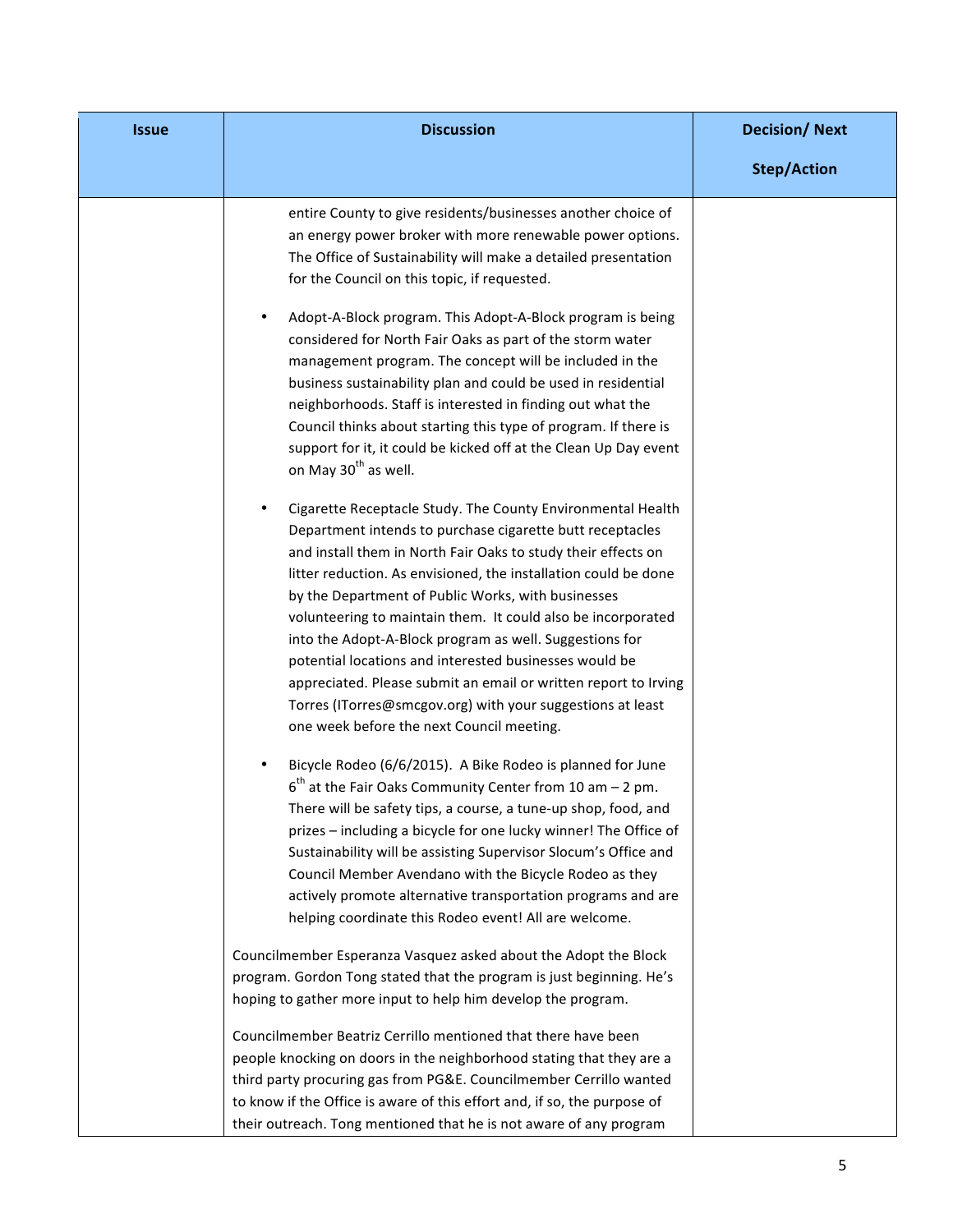| <b>Issue</b>                                  | <b>Discussion</b>                                                                                                                                                                                                                                                                                                                                          | <b>Decision/Next</b> |
|-----------------------------------------------|------------------------------------------------------------------------------------------------------------------------------------------------------------------------------------------------------------------------------------------------------------------------------------------------------------------------------------------------------------|----------------------|
|                                               |                                                                                                                                                                                                                                                                                                                                                            | <b>Step/Action</b>   |
|                                               | that's knocking on doors; he will look into the matter.                                                                                                                                                                                                                                                                                                    |                      |
| <b>Planning and</b><br><b>Building report</b> | Lisa Aozasa, Deputy Director Planning and Building, provided the<br>following summary:                                                                                                                                                                                                                                                                     |                      |
|                                               | The Council requested a six-month report back on the Sports<br>House; it will be provided in April.                                                                                                                                                                                                                                                        |                      |
|                                               | Highlights from the Reporting Period                                                                                                                                                                                                                                                                                                                       |                      |
|                                               | Parking and Zoning (P&Z) Workgroup update. The P&Z<br>$\bullet$<br>Workgroup continues to make progress on reviewing the draft<br>zoning ordinances for the Middlefield Road corridor. The<br>focus of the April 7th meeting will be the parking<br>requirements for the Neighborhood Mixed Use (NMU) zoning<br>district between Semicircular and 1st Ave. |                      |
|                                               | Planning for 2700 Middlefield Rd. The Planning and Building<br>$\bullet$<br>Department is participating in an interdepartmental effort to<br>analyze and plan for optional short and longterm land uses for<br>the parcel behind the new South County Health Center that<br>was recently acquired by the County.                                           |                      |
|                                               | Rocketship Project update. The permits required to allow a<br>$\bullet$<br>new elementary charter school at 860 Charter St. are under<br>review by the County and the City of Redwood City. A revised<br>traffic report was recently submitted as part of the<br>environmental review phase.                                                               |                      |
|                                               | Code Compliance update. Staff continues to process a high<br>volume of violation cases for a variety of problems including<br>graffiti, trash and debris, and unpermitted construction.                                                                                                                                                                    |                      |
|                                               | Chair Linda Lopez asked if Ana Santiago, Code Enforcement, can<br>separate the inspections into categories such as displacement,<br>violations, and illegal units.                                                                                                                                                                                         |                      |
|                                               | Councilmember Laura Caplan ask which department oversees the<br>process of tree removal. Lisa mentioned that it's Planning and<br>Building and they would need to submit an application. If someone<br>hasn't applied and is going to cut down the tree, it's best to call<br>the Planning and Building department or the Sheriff's Office if it's         |                      |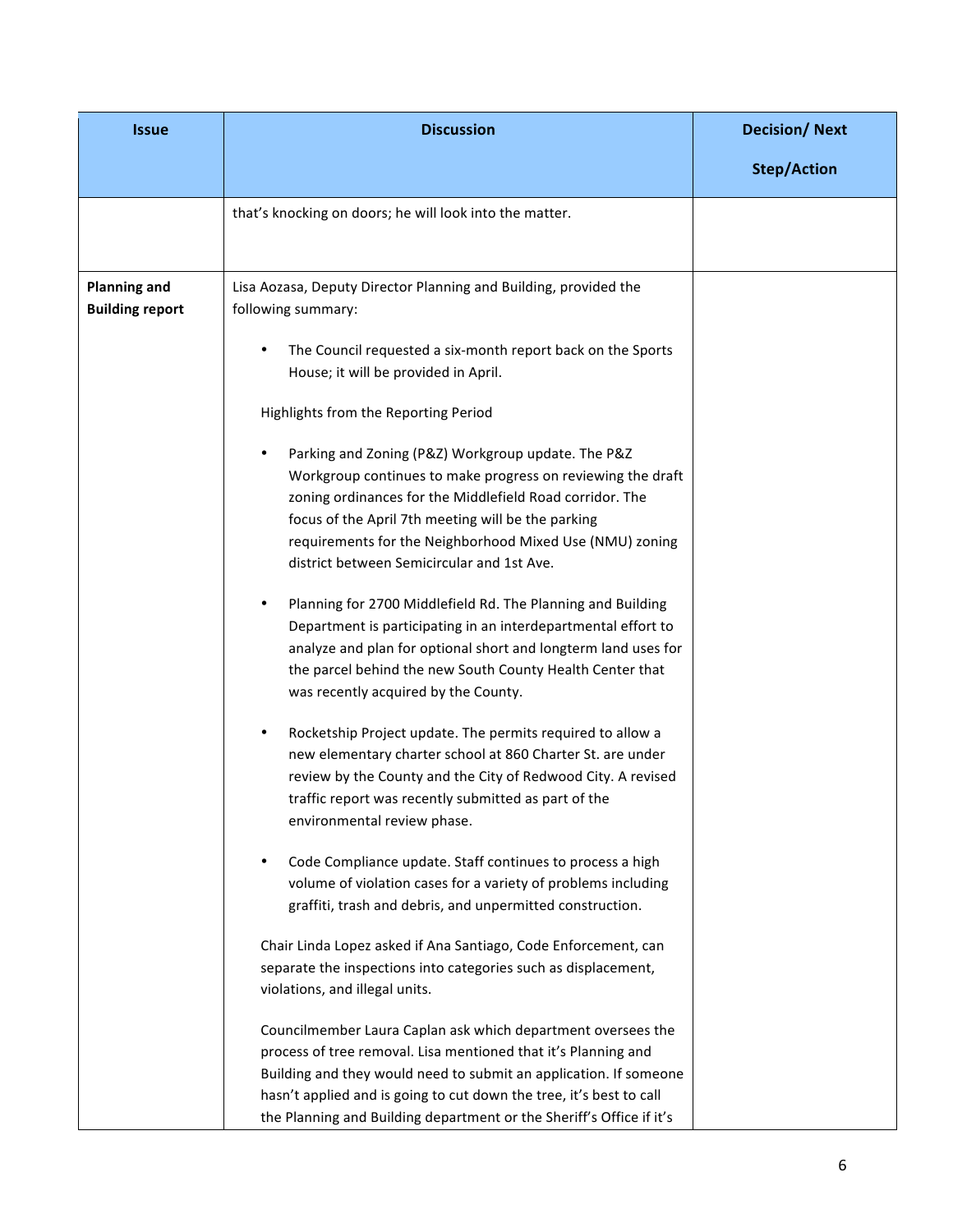| <b>Issue</b> | <b>Discussion</b>                                                                                                                                                                                                                                                                                                                                                                                                                                                                                                                                                                                                                                                                                                                                                                                                                                                                                                                                                                                                                                                                                                                                                                                                                                                                                                                                                                                  | <b>Decision/Next</b> |
|--------------|----------------------------------------------------------------------------------------------------------------------------------------------------------------------------------------------------------------------------------------------------------------------------------------------------------------------------------------------------------------------------------------------------------------------------------------------------------------------------------------------------------------------------------------------------------------------------------------------------------------------------------------------------------------------------------------------------------------------------------------------------------------------------------------------------------------------------------------------------------------------------------------------------------------------------------------------------------------------------------------------------------------------------------------------------------------------------------------------------------------------------------------------------------------------------------------------------------------------------------------------------------------------------------------------------------------------------------------------------------------------------------------------------|----------------------|
|              |                                                                                                                                                                                                                                                                                                                                                                                                                                                                                                                                                                                                                                                                                                                                                                                                                                                                                                                                                                                                                                                                                                                                                                                                                                                                                                                                                                                                    | <b>Step/Action</b>   |
|              | after hours.                                                                                                                                                                                                                                                                                                                                                                                                                                                                                                                                                                                                                                                                                                                                                                                                                                                                                                                                                                                                                                                                                                                                                                                                                                                                                                                                                                                       |                      |
|              | Irving Torres provided the following summary:                                                                                                                                                                                                                                                                                                                                                                                                                                                                                                                                                                                                                                                                                                                                                                                                                                                                                                                                                                                                                                                                                                                                                                                                                                                                                                                                                      |                      |
|              | Lt. Reid is retiring from the Sheriff's Office. A new Lt. will be<br>introduced at the next meeting.<br>Deputy Pedro Miqueo has been promoted to Sergeant and<br>will no longer be serving as the executive director for CARON.<br>Supervisor Slocum will be hosting a Landlord/Tenants<br>informational forum on Tuesday April 7 <sup>th</sup> at the Siena Youth<br>Center. It will be one of four informational forums in the<br>North Fair Oaks area.<br>The Board of Supervisors held an Affordable Housing Study<br>Session on March 17 <sup>th</sup> . The county considered 11 strategies<br>for affordable housing and recommended that they be<br>implemented or studied further. The board asked the County<br>staff for further information on rent control.<br>On Saturday, May 16 <sup>th</sup> , there will be a youth conference held<br>at the Fair Oaks Community Center. It's an all day conference<br>that will feature keynote speakers. Councilmember Rafael<br>Avendano is one of the speakers. A variety of workshops<br>geared towards youth development and success will be held<br>that day as well.<br>The North Fair Oaks Youth Initiative announced the opening<br>of their mini-grants process. Applications are now being<br>accepted. The grants are geared toward youth development,<br>health and well-being. The deadline to apply is April 24 <sup>th</sup> . |                      |
|              | Chair Linda Lopez asked if it's just for tenants. Irving stated that it's<br>open to everyone, landlords and tenants.                                                                                                                                                                                                                                                                                                                                                                                                                                                                                                                                                                                                                                                                                                                                                                                                                                                                                                                                                                                                                                                                                                                                                                                                                                                                              |                      |
|              | Councilmember Ever Rodriguez asked how the event will be<br>publicized. Irving stated that he will be working with organizations<br>in those targeted areas where the forums will be held to publicize<br>the events. All of the events will be open to the public.                                                                                                                                                                                                                                                                                                                                                                                                                                                                                                                                                                                                                                                                                                                                                                                                                                                                                                                                                                                                                                                                                                                                |                      |
|              | Councilmember Laura Caplan ask if any of the strategies addressed<br>by the Board of Supervisors look at the issue of big companies<br>coming into the area and bringing in more employees that are not<br>from the local area. Irving mentioned that during the study<br>session, there was a period of public comments and some<br>constituents did bring that concern to the Board of Supervisors                                                                                                                                                                                                                                                                                                                                                                                                                                                                                                                                                                                                                                                                                                                                                                                                                                                                                                                                                                                               |                      |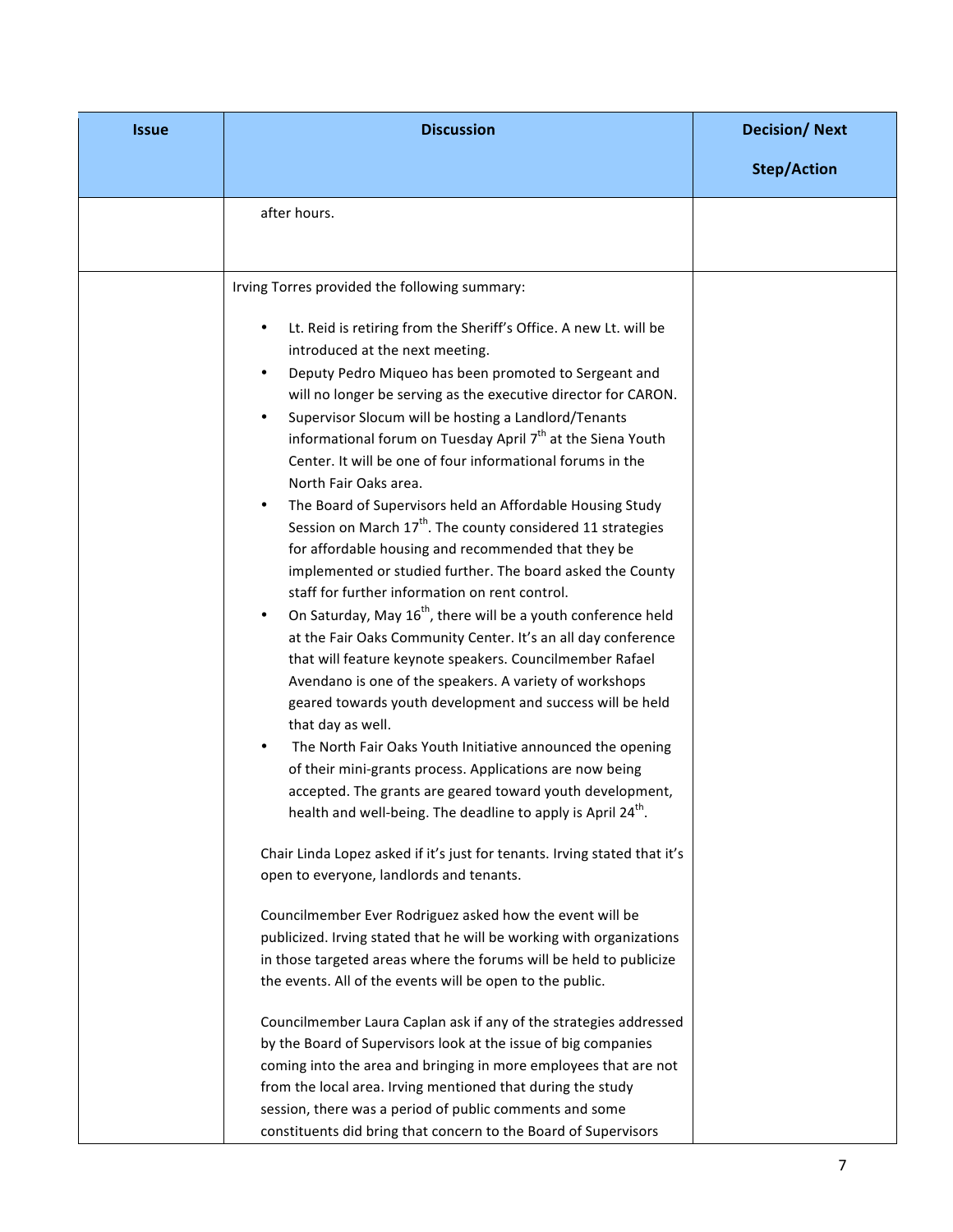| <b>Issue</b>                    | <b>Discussion</b>                                                                                                                                                                                                    | <b>Decision/Next</b> |
|---------------------------------|----------------------------------------------------------------------------------------------------------------------------------------------------------------------------------------------------------------------|----------------------|
|                                 |                                                                                                                                                                                                                      | <b>Step/Action</b>   |
|                                 | attention.                                                                                                                                                                                                           |                      |
| <b>NFO Forward</b><br>Report    | Ashley Quintana and Elizabeth Dallman, NFO Forward, provided the<br>following summary:                                                                                                                               |                      |
|                                 | Currently the NFO Forward team has completed interviewing<br>٠<br>businesses along Middlefield Road. A summary will be<br>presented to the council at a future meeting.                                              |                      |
|                                 | The Public Arts Workgroup has put out a call for artists for<br>$\bullet$<br>two projects: one of the projects is to paint a mural and the<br>second project is the painting of utility boxes in North Fair<br>Oaks. |                      |
|                                 | Chair Linda Lopez asked when the next Public Arts Workgroup meeting<br>will be held. Ellie Dallman mentioned that it is held on the second<br>Monday of each month.                                                  |                      |
|                                 | Rafael Avendano stated that he would like to invite the Arts<br>Workgroup committee to collaborate with his kids on an art project.                                                                                  |                      |
|                                 | Ashley Quintana also mentioned that the Council could log into the<br>www.NFOForward.org website and post news and announcements.                                                                                    |                      |
| Councilmember<br><b>Reports</b> | Youth Member Jose Rodriguez mentioned that the OYE conference will<br>be held on Saturday May 16 <sup>th</sup> at the Fair Oaks Community Center.                                                                    |                      |
|                                 | Jose also mentioned that the workshops will include Zumba, how to<br>choose the right college for you, and many more.                                                                                                |                      |
|                                 | Chair Linda Lopez mentioned that the Council received a letter from<br>Sheriff Munks inviting them to the North Fair Oaks Community Festival<br>on August 16 <sup>th</sup> .                                         |                      |
|                                 | Councilmember Rafael Avendano invited the Council to his Monday<br>night bike ride along with the kids from his neighborhood. They start at<br>5:45 pm and end at 7:45 pm.                                           |                      |
| Adjournment                     | Councilmember Laura Caplan made a motion to adjourn.<br>Councilmember Everardo Rodriguez seconded the motion.                                                                                                        |                      |
|                                 | Meeting was adjourned at 9:00 p.m.                                                                                                                                                                                   |                      |